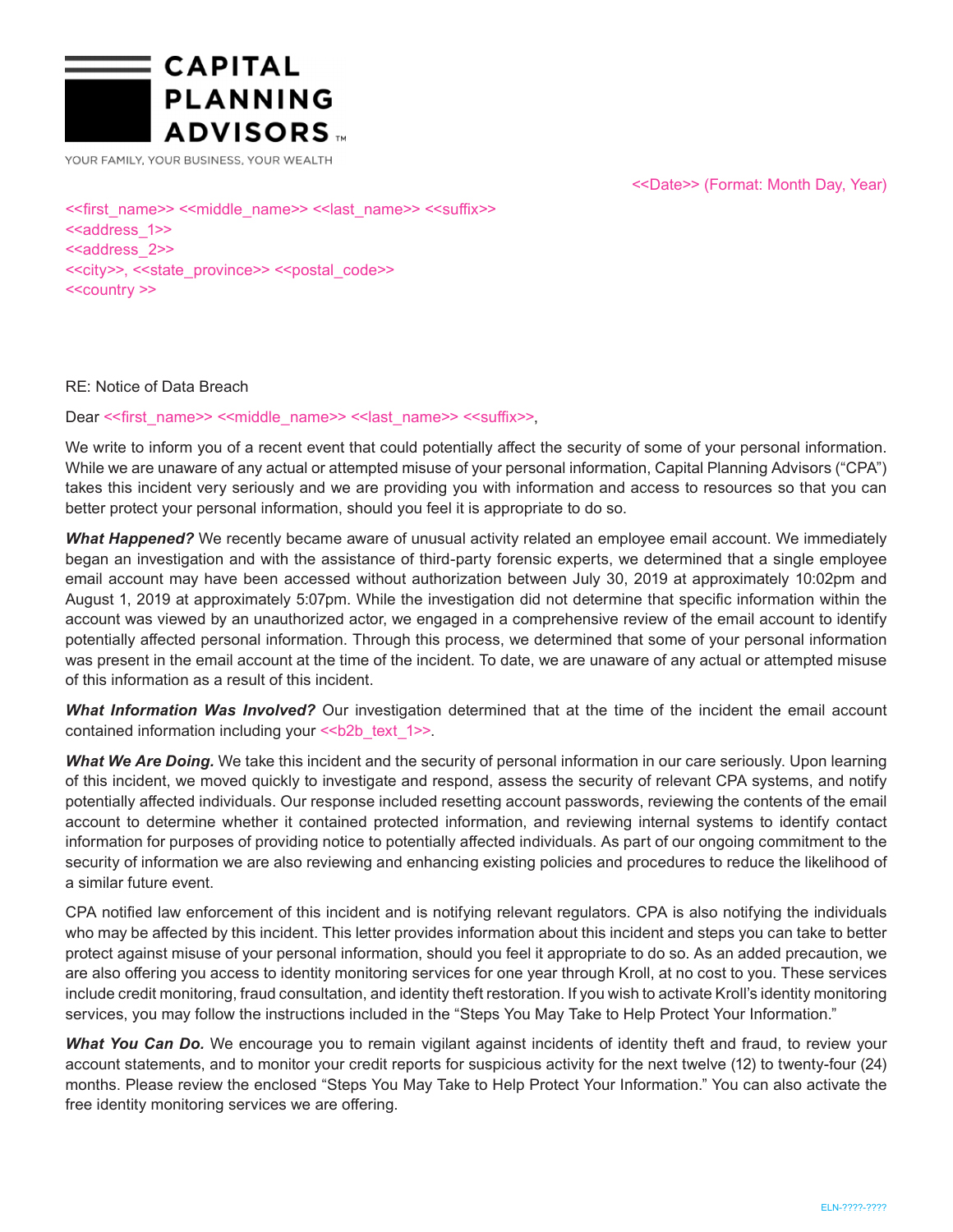*For More Information.* We understand that you may have questions about this incident that are not addressed in this letter. If you have additional questions, please call our dedicated assistance line at 1-???-????-????, between 8:00 am and 5:00 pm Pacific Time, Monday through Friday excluding major U.S. holidays.

We sincerely regret any inconvenience or concern this incident may have caused.

Sincerely,

Samu G.B.h

Lawrence A. Hansen Founder & Partner Chief Compliance Officer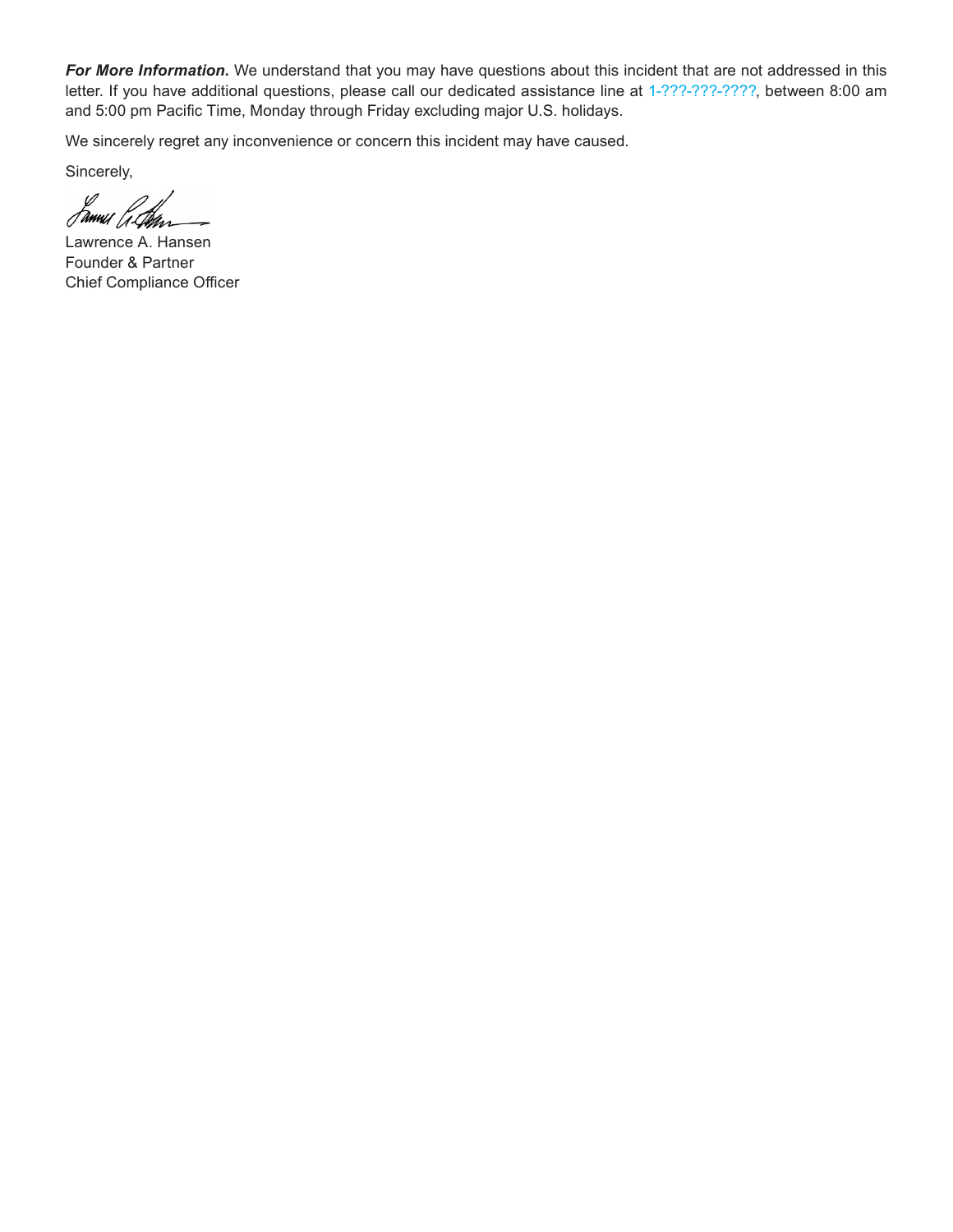## **Steps You May Take to Help Protect Your Information**

### **Identity Monitoring Services**

We have secured the services of Kroll to provide identity monitoring at no cost to you for one year. Kroll is a global leader in risk mitigation and response, and their team has extensive experience helping people who have sustained a potential exposure of confidential data. Your identity monitoring services include Credit Monitoring, Fraud Consultation, and Identity Theft Restoration.

To activate Kroll's identity monitoring, fraud consultation, and identity theft restoration services, please follow the steps below:

Visit <<**IDMonitoringURL>>** to activate and take advantage of your identity monitoring services.

*You have until <<Date>> to activate your identity monitoring services.*

Membership Number: **<<Member ID>>**

### **Monitor Your Accounts**

We encourage you to remain vigilant against incidents of identity theft and fraud, to review your account statements and credit reports for suspicious activity. Under U.S. law you are entitled to one free credit report annually from each of the three major credit reporting bureaus. To order your free credit report, visit www.annualcreditreport.com or call, toll-free, 1-877-322-8228. You may also contact the three major credit bureaus directly to request a free copy of your credit report.

You have the right to place a "security freeze" on your credit report, which will prohibit a consumer reporting agency from releasing information in your credit report without your express authorization. The security freeze is designed to prevent credit, loans, and services from being approved in your name without your consent. However, you should be aware that using a security freeze to take control over who gets access to the personal and financial information in your credit report may delay, interfere with, or prohibit the timely approval of any subsequent request or application you make regarding a new loan, credit, mortgage, or any other account involving the extension of credit. Pursuant to federal law, you cannot be charged to place or lift a security freeze on your credit report. Should you wish to place a security freeze, please contact the major consumer reporting agencies listed below:

| <b>Experian</b>                                                      | <b>TransUnion</b> | Equifax                          |
|----------------------------------------------------------------------|-------------------|----------------------------------|
| PO Box 9554                                                          | P.O. Box 160      | PO Box 105788                    |
| Allen, TX 75013                                                      | Woodlyn, PA 19094 | Atlanta, GA 30348-5788           |
| 1-888-397-3742                                                       | 1-888-909-8872    | 1-800-685-1111                   |
| www.experian.com/freeze/center.html www.transunion.com/credit-freeze |                   | www.equifax.com/personal/credit- |
|                                                                      |                   | report-services                  |

In order to request a security freeze, you will need to provide the following information:

- 1. Your full name (including middle initial as well as Jr., Sr., II, III, etc.);
- 2. Social Security number;
- 3. Date of birth;
- 4. If you have moved in the past five (5) years, provide the addresses where you have lived over the prior five years;
- 5. Proof of current address, such as a current utility bill or telephone bill;
- 6. A legible photocopy of a government-issued identification card (state driver's license or ID card, military identification, etc.);
- 7. If you are a victim of identity theft, include a copy of either the police report, investigative report, or complaint to a law enforcement agency concerning identity theft.

As an alternative to a security freeze, you have the right to place an initial or extended "fraud alert" on your file at no cost. An initial fraud alert is a 1-year alert that is placed on a consumer's credit file. Upon seeing a fraud alert display on a consumer's credit file, a business is required to take steps to verify the consumer's identity before extending new credit. If you are a victim of identity theft, you are entitled to an extended fraud alert, which is a fraud alert lasting seven years. Should you wish to place a fraud alert, please contact any one of the agencies listed below:

| Experian                           | <b>TransUnion</b>                 | Equifax                          |
|------------------------------------|-----------------------------------|----------------------------------|
| P.O. Box 9554                      | P.O. Box 2000                     | P.O. Box 105069                  |
| Allen, TX 75013                    | Chester, PA 19016                 | Atlanta, GA 30348                |
| 1-888-397-3742                     | 1-800-680-7289                    | 1-888-766-0008                   |
| www.experian.com/fraud/center.html | https://www.transunion.com/fraud- | www.equifax.com/personal/credit- |
|                                    | alerts                            | report-services                  |